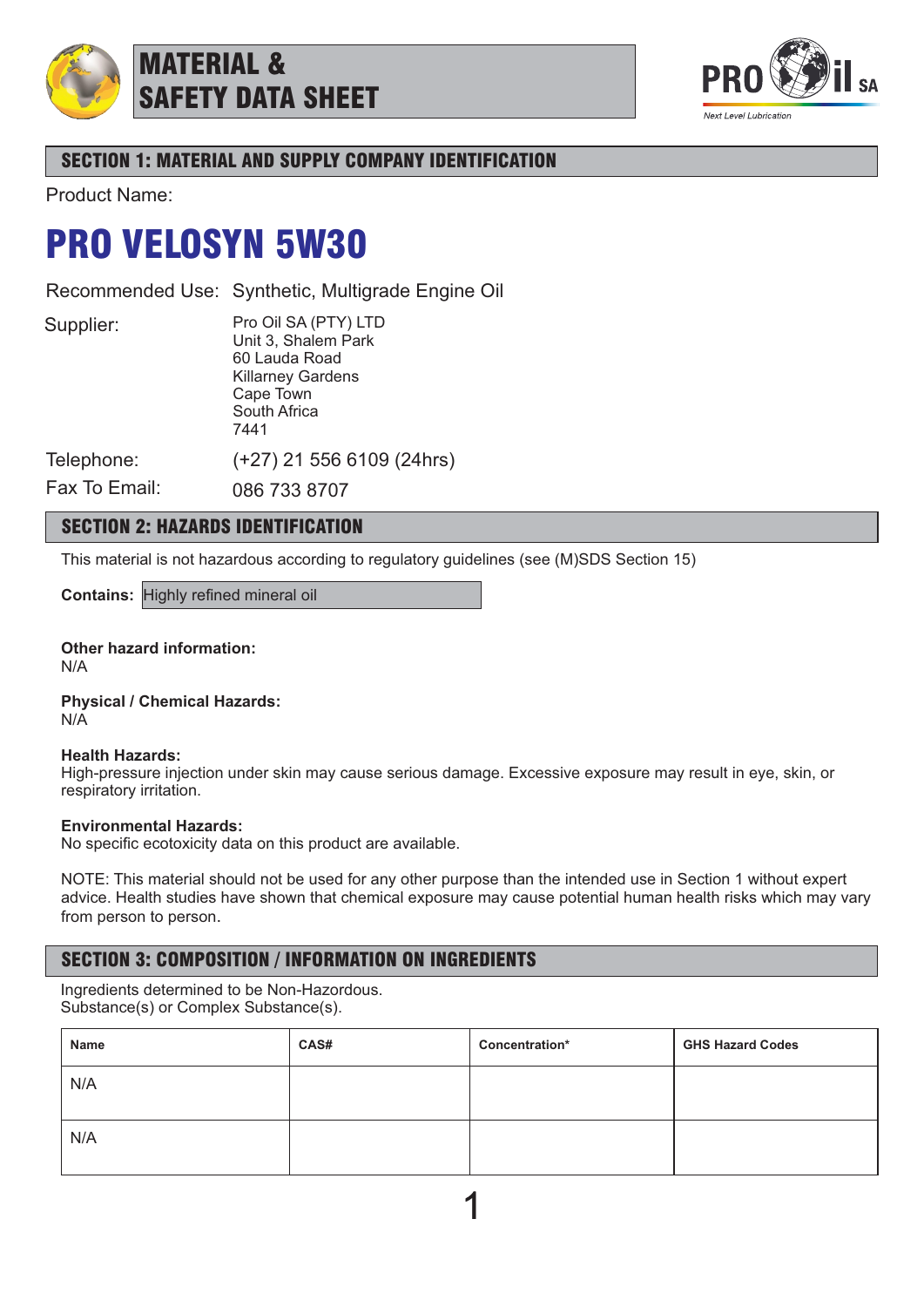

## SECTION 4: FIRST AID MEASURES

#### **INHALATION**

Remove from further exposure. For those providing assistance, avoid exposure to yourself or others. Use adequate respiratory protection. If respiratory irritation, dizziness, nausea, or unconsciousness occurs, seek immediate medical assistance. If breathing has stopped, assist ventilation with a mechanical device or use mouth-to-mouth resuscitation.

## **SKIN CONTACT**

Wash contact areas with soap and water. If product is injected into or under the skin, or into any part of the body, regardless of the appearance of the wound or its size, the individual should be evaluated immediately by a physician as a surgical emergency. Even though initial symptoms from high pressure injection may be minimal or absent, early surgical treatment within the first few hours may significantly reduce the ultimate extent of injury.

## **EYE CONTACT**

Flush thoroughly with water. If irritation occurs, get medical assistance.

### **INGESTION**

First aid is normally not required. Seek medical attention if discomfort occurs.

# **NOTE TO PHYSICIAN**

None

## SECTION 5: FIRE FIGHTING MEASURES

### **EXTINGUISHING MEDIA**

**Appropriate Extinguishing Media:** Use water fog, foam, dry chemical or carbon dioxide (CO2) to extinguish flames.

**Inappropriate Extinguishing Media:** Straight streams of water

#### **FIRE FIGHTING**

**Fire Fighting Instructions:** Evacuate area. Prevent run-off from fire control or dilution from entering streams, sewers or drinking water supply. Fire-fighters should use standard protective equipment and in enclosed spaces, self-contained breathing apparatus (SCBA). Use water spray to cool fire exposed surfaces and to protect personnel.

**Hazardous Combustion Products:** Combustible material

## SECTION 6: ACCIDENTAL RELEASE MEASURES

## **NOTIFICATION PROCEDURES**

In the event of a spill or accidental release, notify relevant authorities in accordance with all applicable regulations.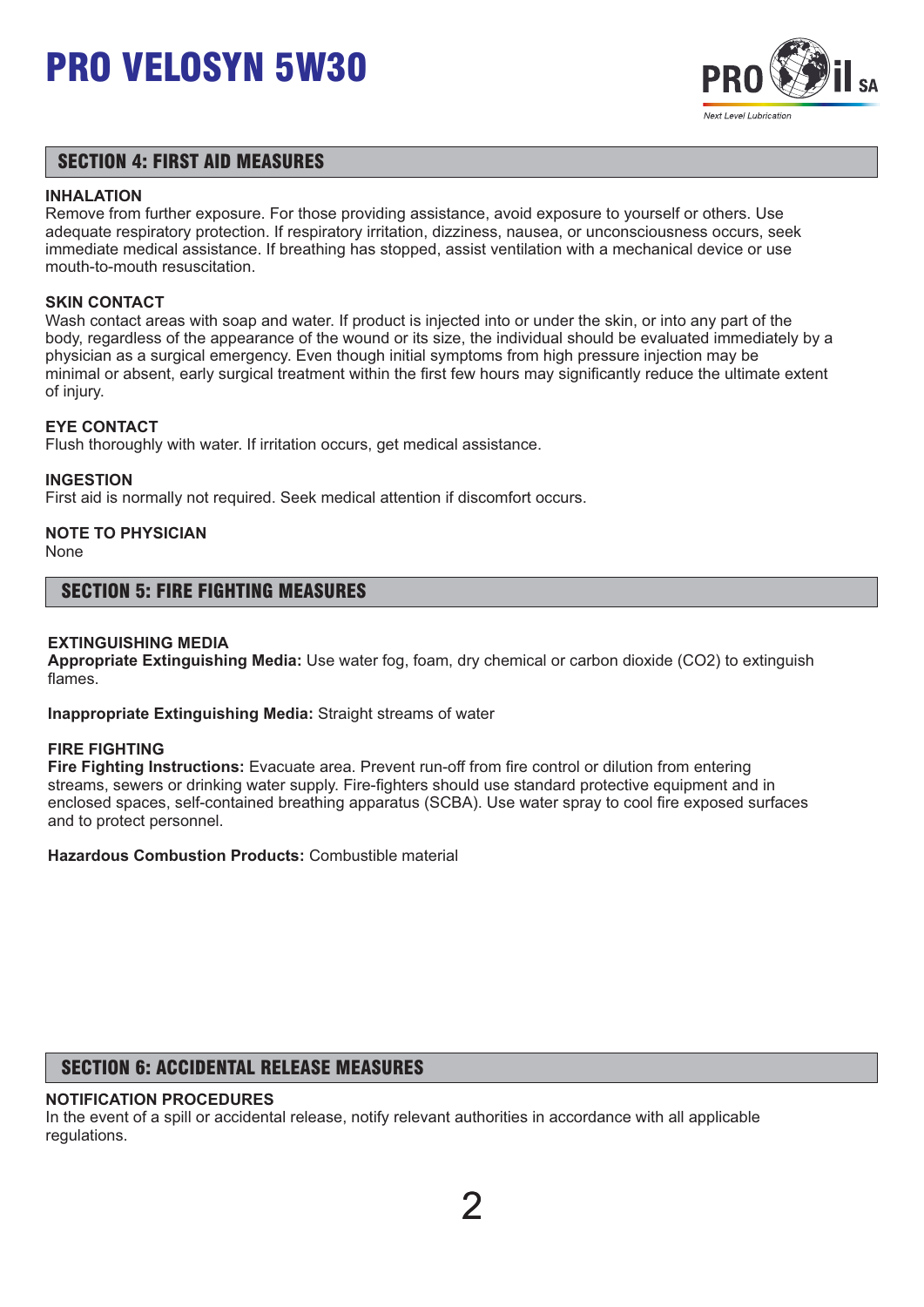

## **PROTECTIVE MEASURES**

Avoid contact with spilled material. See Section 5 for fire fighting information. See the Hazard Identification Section for Significant Hazards. See Section 4 for First Aid Advice. See Section 8 for advice on the minimum requirements for personal protective equipment. Additional protective measures may be necessary, depending on the specific circumstances and/or the expert judgment of the emergency responders.

**For emergency responders:** Respiratory protection: respiratory protection will be necessary only in special cases, e.g., formation of mists. Half-face or full-face respirator with filter(s) for dust/organic vapor or Self Contained Breathing Apparatus (SCBA) can be used depending on the size of spill and potential level of exposure. If the exposure cannot be completely characterized or an oxygen deficient atmosphere is possible or anticipated, SCBA is recommended. Work gloves that are resistant to hydrocarbons are recommended. Gloves made of polyvinyl acetate (PVA) are not water-resistant and are not suitable for emergency use. Chemical goggles are recommended if splashes or contact with eyes is possible. Small spills: normal antistatic work clothes are usually adequate. Large spills: full body suit of chemical resistant, antistatic material is recommended.

### **SPILL MANAGEMENT**

**Land Spill:** Stop leak if you can do so without risk. Recover by pumping or with suitable absorbent.

**Water Spill:** Stop leak if you can do so without risk. Confine the spill immediately with booms. Warn other shipping. Remove from the surface by skimming or with suitable absorbents. Seek the advice of a specialist before using dispersants.

Water spill and land spill recommendations are based on the most likely spill scenario for this material; however, geographic conditions, wind, temperature, (and in the case of a water spill) wave and current direction and speed may greatly influence the appropriate action to be taken. For this reason, local experts should be consulted. Note: Local regulations may prescribe or limit action to be taken.

#### **ENVIRONMENTAL PRECAUTIONS**

**Large Spills:** Dyke far ahead of liquid spill for later recovery and disposal. Prevent entry into waterways, sewers, basements or confined areas.

## SECTION 7: HANDLING AND STORAGE

#### **HANDLING**

Avoid eye contact and repeated or prolonged skin contact. Avoid inhalation of vapour, mist or aerosols.

### **STORAGE**

Store in a cool, dry, well-ventilated place and out of direct sunlight. Store away from foodstuffs. Store away from incompatible materials described in Section 10. Store away from sources of heat and/or ignition. Keep container standing upright. Keep containers closed when not in use - check regularly for leaks.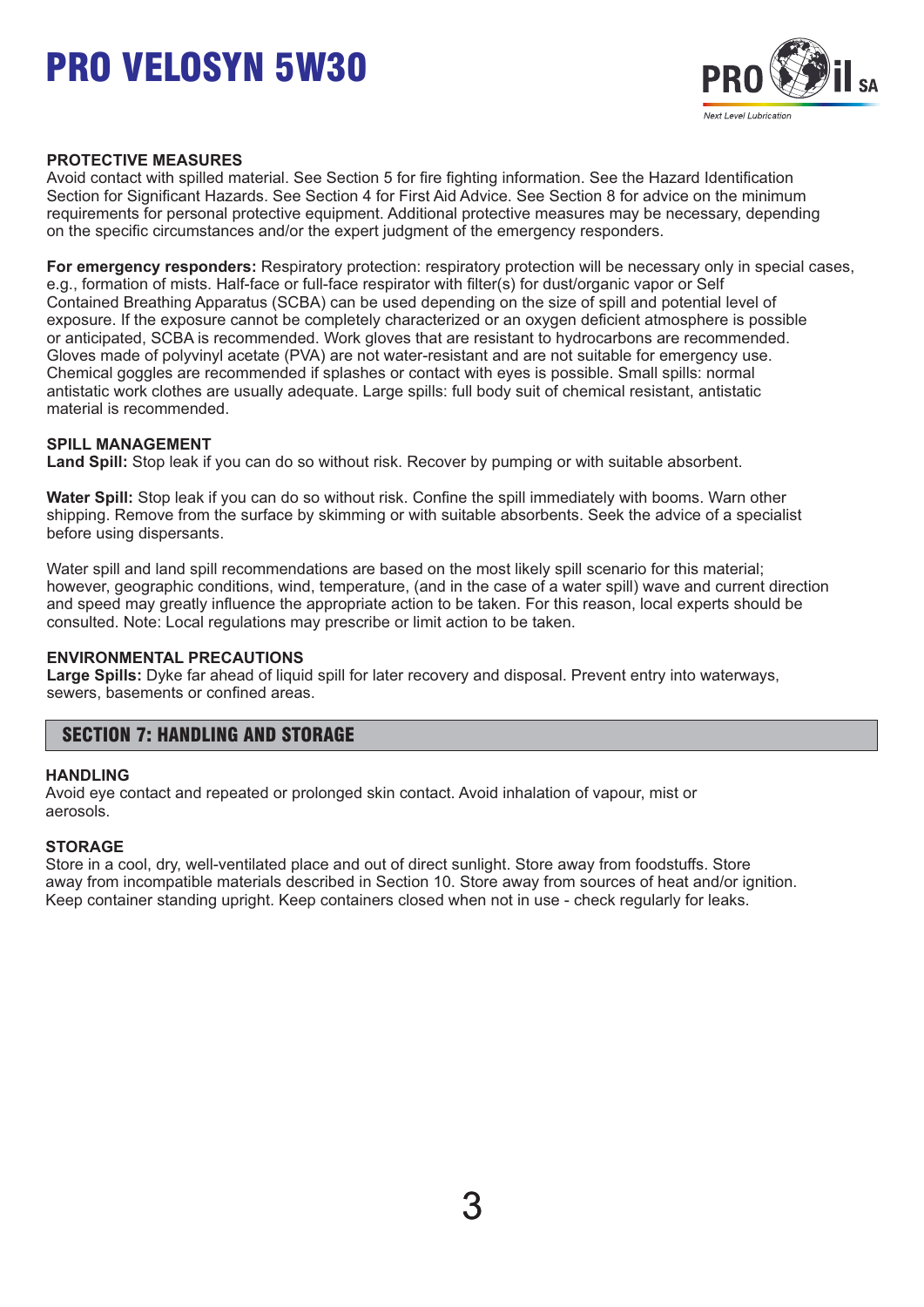

## SECTION 8: EXPOSURE CONTROL / PERSONAL PROTECTION

## **EXPOSURE LIMIT VALUES**

Exposure limits/standards for materials that can be formed when handling this product: NOTE: Limits/standards shown for guidance only. Follow applicable regulations.

### **BIOLOGICAL LIMITS**

No biological limits allocated.

### **ENGINEERING CONTROLS**

The level of protection and types of controls necessary will vary depending upon potential exposure conditions. Control measures to consider:

No special requirements under ordinary conditions of use and with adequate ventilation.

### **PERSONAL PROTECTION**

Personal protective equipment selections vary based on potential exposure conditions such as applications, handling practices, concentration and ventilation. Information on the selection of protective equipment for use with this material, as provided below, is based upon intended, normal usage.

**Respiratory Protection:** If engineering controls do not maintain airborne contaminant concentrations at a level which is adequate to protect worker health, an approved respirator may be appropriate. Respirator selection, use, and maintenance must be in accordance with regulatory requirements, if applicable. Types of respirators to be considered for this material include:

**Particulate** 

No special requirements under ordinary conditions of use and with adequate ventilation.

For high airborne concentrations, use an approved supplied-air respirator, operated in positive pressure mode. Supplied air respirators with an escape bottle may be appropriate when oxygen levels are inadequate, gas/vapour warning properties are poor, or if air purifying filter capacity/rating may be exceeded.

**Hand Protection:** Any specific glove information provided is based on published literature and glove manufacturer data. Glove suitability and breakthrough time will differ depending on the specific use conditions. Contact the glove manufacturer for specific advice on glove selection and breakthrough times for your use conditions. Inspect and replace worn or damaged gloves. The types of gloves to be considered for this material include:

Nitrile, Viton

No protection is ordinarily required under normal conditions of use.

**Eye Protection:** If contact is likely, safety glasses with side shields are recommended.

**Skin and Body Protection:** Any specific clothing information provided is based on published literature or manufacturer data. The types of clothing to be considered for this material include: No skin protection is ordinarily required under normal conditions of use. In accordance with good industrial hygiene practices, precautions should be taken to avoid skin contact.

**Specific Hygiene Measures:** Always observe good personal hygiene measures, such as washing after handling the material and before eating, drinking, and/or smoking. Routinely wash work clothing and protective equipment to remove contaminants. Discard contaminated clothing and footwear that cannot be cleaned. Practise good housekeeping.

### **ENVIRONMENTAL CONTROLS**

Comply with applicable environmental regulations limiting discharge to air, water and soil. Protect the environment by applying appropriate control measures to prevent or limit emissions.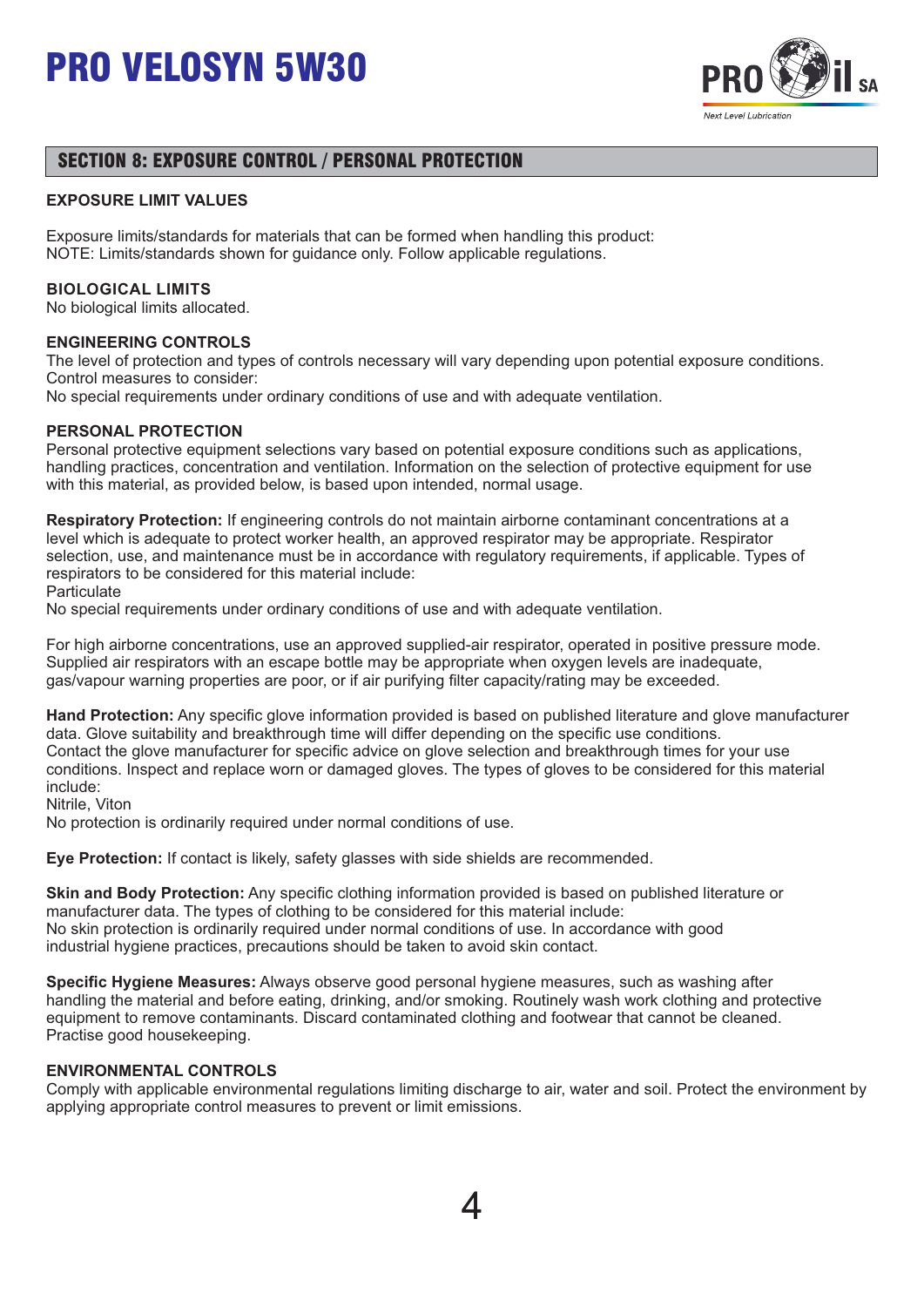

## SECTION 9: PHYSICAL AND CHEMICAL PROPERTIES

**Note: Physical and chemical properties are provided for safety, health and environmental considerations only and may not fully represent product specifications. Contact the Supplier for additional information.**

## **GENERAL INFORMATION**

Physical State: Liquid Colour: Amber Odour: Petroleum

## **IMPORTANT HEALTH, SAFETY, AND ENVIRONMENTAL INFORMATION**

Relative Density (at 15 °C): 0.85 Flammability (Solid, Gas): N/A Flash Point: >200°C Flammable Limits (Approximate volume % in air): N/A Autoignition Temperature: N/A Boiling Point / Range: N/A Vapour Density (Air = 1): >1 Vapour Pressure at 20 ºC: N/A Evaporation Rate (n-butyl acetate = 1): N/D pH: N/A Solubility in Water: Insoluble in water Viscosity: 75 cSt at 40 ºC | 12.40 at 100°C Oxidizing Properties: See Hazards Identification Section.

## **OTHER INFORMATION**

Freezing Point: N/D Melting Point: N/A Pour Point: -36 °C DMSO Extract (mineral oil only), IP-346

## SECTION 10: STABILITY AND REACTIVITY

STABILITY: Material is stable under normal conditions.

CONDITIONS TO AVOID: Excessive heat. High energy sources of ignition.

INCOMPATIBLE MATERIALS: Strong oxidisers

HAZARDOUS DECOMPOSITION PRODUCTS: Oxides of carbon and nitrogen, smoke and other toxic fumes

POSSIBILITY OF HAZARDOUS REACTIONS: No known hazardous reactions.

## SECTION 11: TOXICOLOGICAL INFORMATION

No adverse health effects expected if the product is handled in accordance with this Safety Data Sheet and the product label. Symptoms or effects that may arise if the product is mishandled and overexposure occurs are:

## **Acute Effects**

**Inhalation:** Material may be an irritant to mucous membranes and respiratory tract. **Skin contact:** Contact with skin may result in irritation.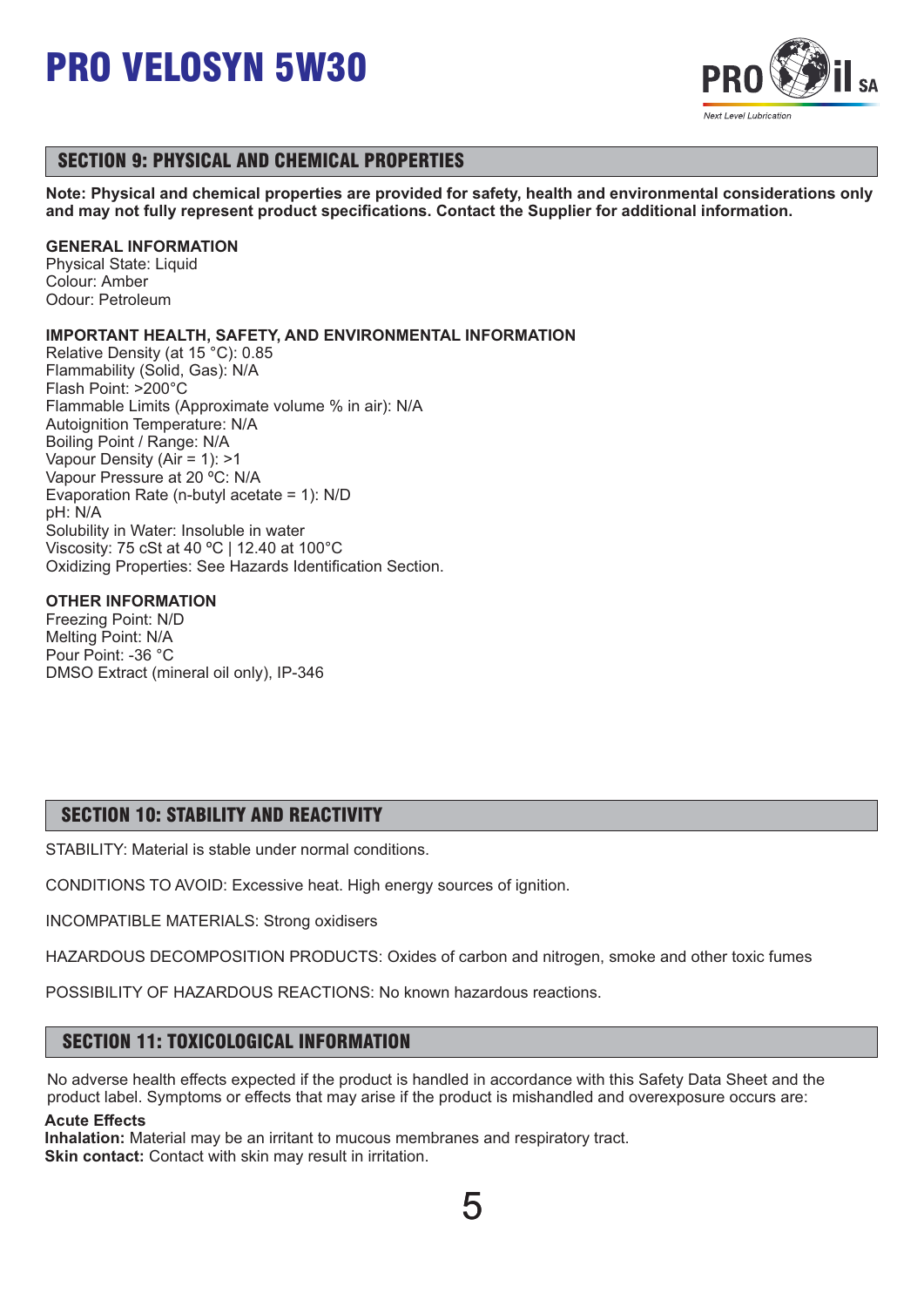

**Ingestion:** Swallowing can result in nausea, vomiting and irritation of the gastrointestinal tract. **Eye contact:** May be an eye irritant.

Acute toxicity

**Inhalation:** This material has been classified as non-hazardous. Acute toxicity estimate (based on ingredients): LC50  $>$  20.0 mg/L for vapours or LC50  $>$  5.0 mg/L for dust and mist or LC50  $>$  5,000 ppm gas

**Skin contact:** This material has been classified as non-hazardous. Acute toxicity estimate (based on ingredients): >5,000 mg/Kg bw

**Ingestion:** This material has been classified as non-hazardous. Acute toxicity estimate (based on ingredients): >5,000 mg/Kg bw

**Corrosion/Irritancy:** Eye: this material has been classified as not corrosive or irritating to eyes. Skin: this material has been classified as not corrosive or irritating to skin.

**Sensitisation:** Inhalation: this material has been classified as not a respiratory sensitiser. Skin: this material has been classified as not a skin sensitiser.

**Aspiration hazard:** This material has been classified as non-hazardous.

**Specific target organ toxicity (single exposure):** This material has been classified as non-hazardous.

**Chronic Toxicity**

**Mutagenicity:** This material has been classified as non-hazardous.

**Carcinogenicity:** This material has been classified as non-hazardous.

**Reproductive toxicity (including via lactation):** This material has been classified as non-hazardous.

**Specific target organ toxicity (repeat exposure):** This material has been classified as non-hazardous.

## SECTION 12: ECOLOGICAL INFORMATION

Avoid contaminating waterways.

**Acute aquatic hazard:** This material has been classified as non-hazardous. Acute toxicity estimate (based on ingredients): >100 mg/L

**Long-term aquatic hazard:** This material has been classified as non-hazardous. Non-rapidly or rapidly degradable substance for which there are adequate chronic toxicity data available OR in the absence of chronic toxicity data, Acute toxicity estimate (based on ingredients): >100 mg/L, where the substance is not rapidly degradable and/or BCF < 500 and/or log Kow < 4.

**Ecotoxicity in the soil environment:** This material has been classified as non-hazardous.

**Ecotoxicity to terrestrial vertebrates:** This material has been classified as non-hazardous.

**Ecotoxicity to terrestrial invertebrates:** This material has been classified as non-hazardous.

**Ecotoxicity:** No information available.

**Persistence and degradability:** No information available.

**Bioaccumulative potential:** No information available.

**Mobility:** No information available.

## SECTION 13: DISPOSAL CONSIDERATIONS

Disposal recommendations based on material as supplied. Disposal must be in accordance with current applicable laws and regulations, and material characteristics at time of disposal.

### **DISPOSAL RECOMMENDATIONS**

The generation of waste should be avoided or minimized wherever possible. Significant quantities of waste product residues should not be disposed of viathe foul sewer but processed in a suitable effluent treatment plant. Dispose of surplus and non-recyclable products via a licensed waste disposal contractor. Disposal of this product, solutions and any by-products should at all times comply with the requirements of environmental protection and waste disposal legislation and any regional local authority requirements. Waste packaging should be recycled. Incineration or landfill should only be considered when recycling is not feasible. This material and its container must be disposed of in a safe way. Care should be taken when handling emptied containers that have not been cleaned or rinsed out.

**Empty Container Warning:** Empty Container Warning (where applicable): Empty containers may contain residue and can be dangerous. Do not attempt to refill or clean containers without proper instructions. Empty drums should be completely drained and safely stored until appropriately reconditioned or disposed. Empty containers should be taken for recycling, recovery, or disposal through suitably qualified or licensed contractor and in accordance with governmental regulations. DO NOT PRESSURISE, CUT, WELD, BRAZE, SOLDER, DRILL, GRIND, OR EXPOSE SUCH CONTAINERS TO HEAT, FLAME, SPARKS, STATIC ELECTRICITY, OR OTHER SOURCES OF IGNITION. THEY MAY EXPLODE AND CAUSE INJURY OR DEATH.